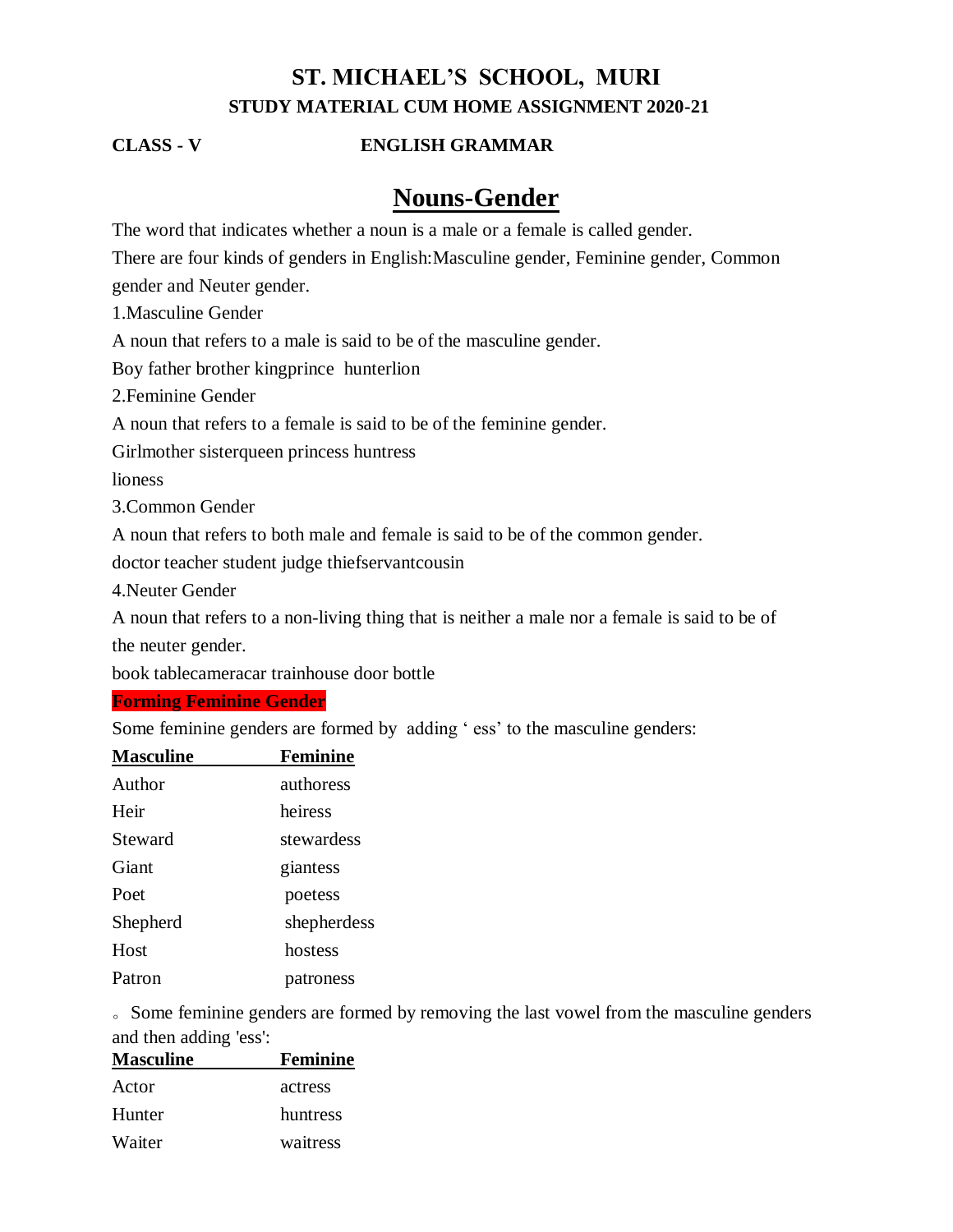| Negro  | negress  |
|--------|----------|
| Tiger  | tigress  |
| Prince | princess |

。Some feminine genders are formed in an irregular way:

| <u>Masculine</u> | <u>Feminine</u> |
|------------------|-----------------|
| peacock          | peahen          |
| monk             | nun             |
| dog              | bitch           |
| gander           | goose           |
| fox              | vixen           |
| uncle            | aunt            |
| horse            | mare            |
| drone            | bee             |
| father           | mother          |
| nephew           | niece           |
|                  |                 |
| son              | daughter        |
| <b>Masculine</b> | <b>Feminine</b> |
| <b>Bachelor</b>  | spinster        |
| wizard           | witch           |
| hero             | heroine         |
| gentleman        | lady            |
| drake            | duck            |
| king             | queen           |
| bull             | cow             |
| stag             | hind            |

## **EXERCISE**

# **A. Tick(√)the correct answer.**

| 1. Which one is a masculine gender?a) Negro  | $(b)$ Nun             | (c) Witch |
|----------------------------------------------|-----------------------|-----------|
| 2. Which one is a feminine gender? a) Nephew | (b) Husband (c) Niece |           |

3. Which one is a common gender? a) Boy (b) Student (c) Girl

- **B. Write the gender of the coloured nouns.** 1. A man was an intelligent wizard. ..................
- 
- 2. There is only one drone in a beehive. ............
- 3. Martha was just like a witch. ..................
- 4. David and Mary are doctors. ..................
- 5. There are eight teachers in this school. ...........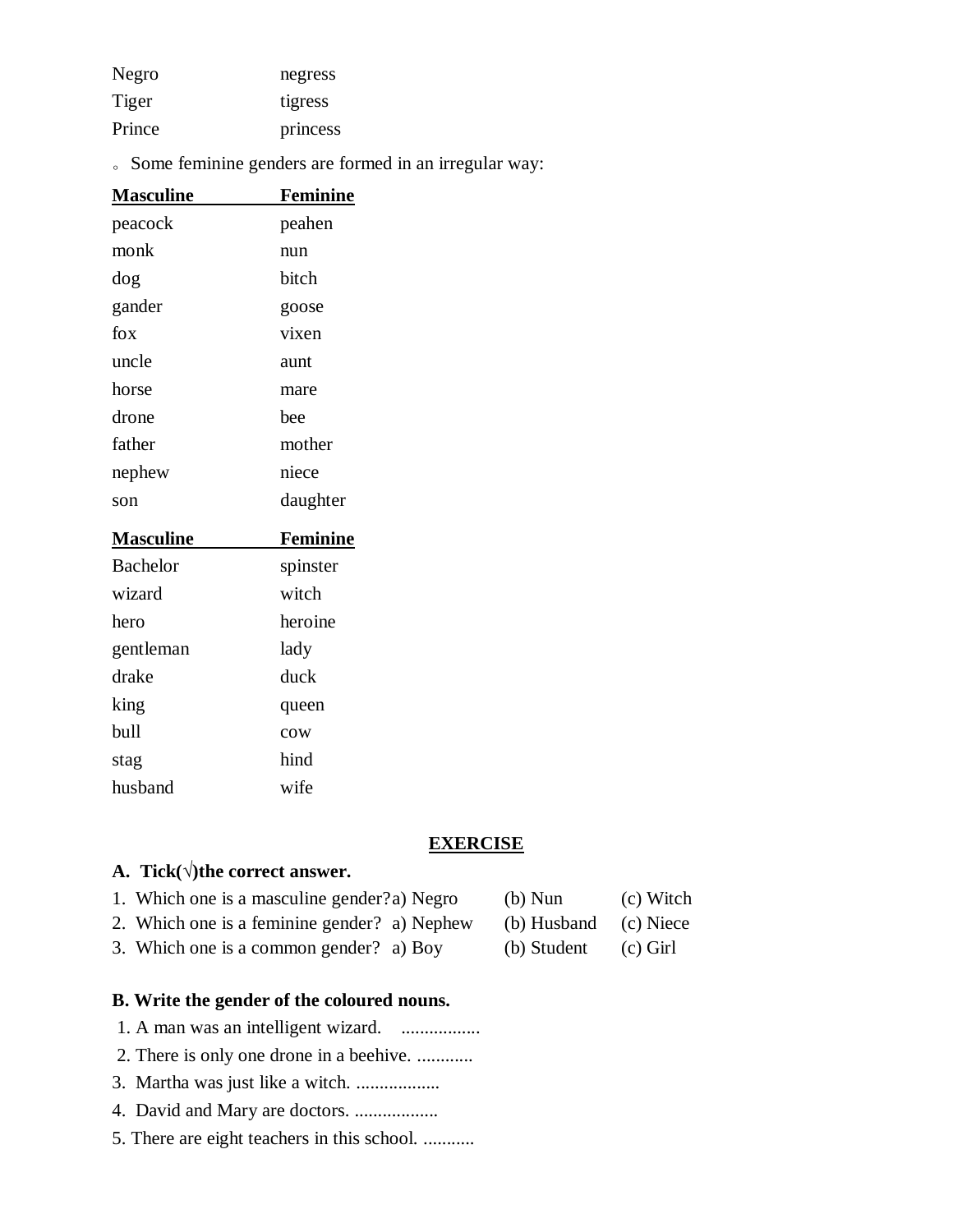## **C. Match the opposite genders.**

| <b>Masculine</b> | <b>Feminine</b> |
|------------------|-----------------|
| 1. actor         | a. Aunty        |
| 2.king           | b. mare         |
| 3. master        | c. goose        |
| 4. uncle         | d.nun           |
| 5. monk          | e. actress      |
| 6.gander         | f. queen        |
| 7.horse          | g. madam        |
| 8.sir            | h. mistress     |

## **D. Rewrite the following sentences by changing the gender of the coloured words.**

1.She was named the empress of India.

. ..............................................................

2.The sportsmen have made a complaint.

....................................................................

3.The policeman chased a thief.

. . ............................................... . ......

4.The priest blessed the poetess.

......................................................

5.The peacock is a colourful bird.

......................................................

#### **E. Put the following nouns in the appropriate box.**

kite engineerpilotshoes book child

officer bulb pen driver singer house

Common GenderNeuter Gender

| <br>. |
|-------|
|       |
| .     |
|       |
| .     |
|       |

# **Adjectives**

Adjectives are words that describe nouns or pronouns. In other words, adjectives are words that tell us more about nouns or pronouns.

Adjectives usually come before the nouns they describe, but sometimes they can come after the nouns.

Example: Ashoka was a great king .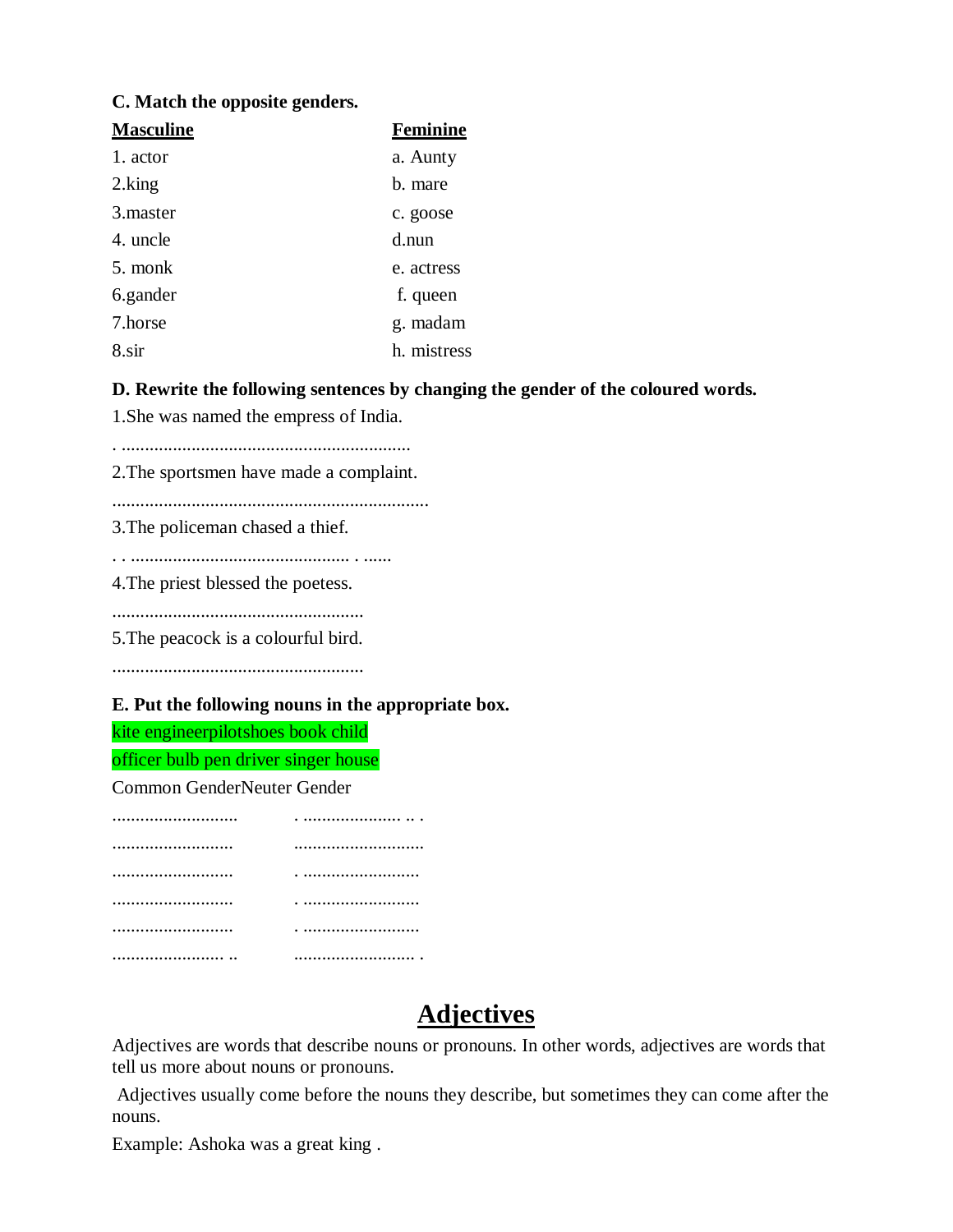Akbar was a wise ruler.

These questions are very tough.

This mango is verysweet.

Kinds of Adjectives

There are five kinds of adjectives: Adjectives of Quality, Adjectives of Quantity, Adjectives of Numbers, Demonstrative Adjectives and Interrogative Adjectives.

# **1. Adjectives of Quality**

Adjectives of quality tell us about the quality of nouns. They answer the question 'what kind".

Example:The poor man is standing under the tree.

The Red Fort in Delhi is very strong.

# **2. Adjectives of Quantity**

Adjectives of quantity tell us about the quantity of nouns. They answer the question "how much"

Example: Give me some money.

I do not have much work to do.

3.Adjectives of Number

Adjectives of number tell us about the number of nouns. They answer the question 'how many'. Example:

There are seven continents on the earth.

There are eight planets in the solar system.

4. Demonstrative Adjectives

Demonstrative Adjectives point out nouns. They answer the question 'which'.

Example:

This bungalow is mine. I do not like those fruits.

Remember Demonstrative adjectives become Demonstrative Pronouns when they are used before verbs.

5. Interrogative Adjectives

Interrogative Adjectives ask questions.

Example:

Whose book is this?

Which animal has a hump?

Remember

Interrogative Adjectives become Interrogative Pronouns if they are used before verbs.

Degrees of Comparison

We use adjectives to compare two or more people, animals or things. The form of the adjectivewill depend on the kind of comparison we make.

There are three degrees of comparison: the positive degree, the comparative degree and thesuperlative degree.

The Positive Degree

The positive degree of an adjective is used when no comparison is involved The rhino is a big animal.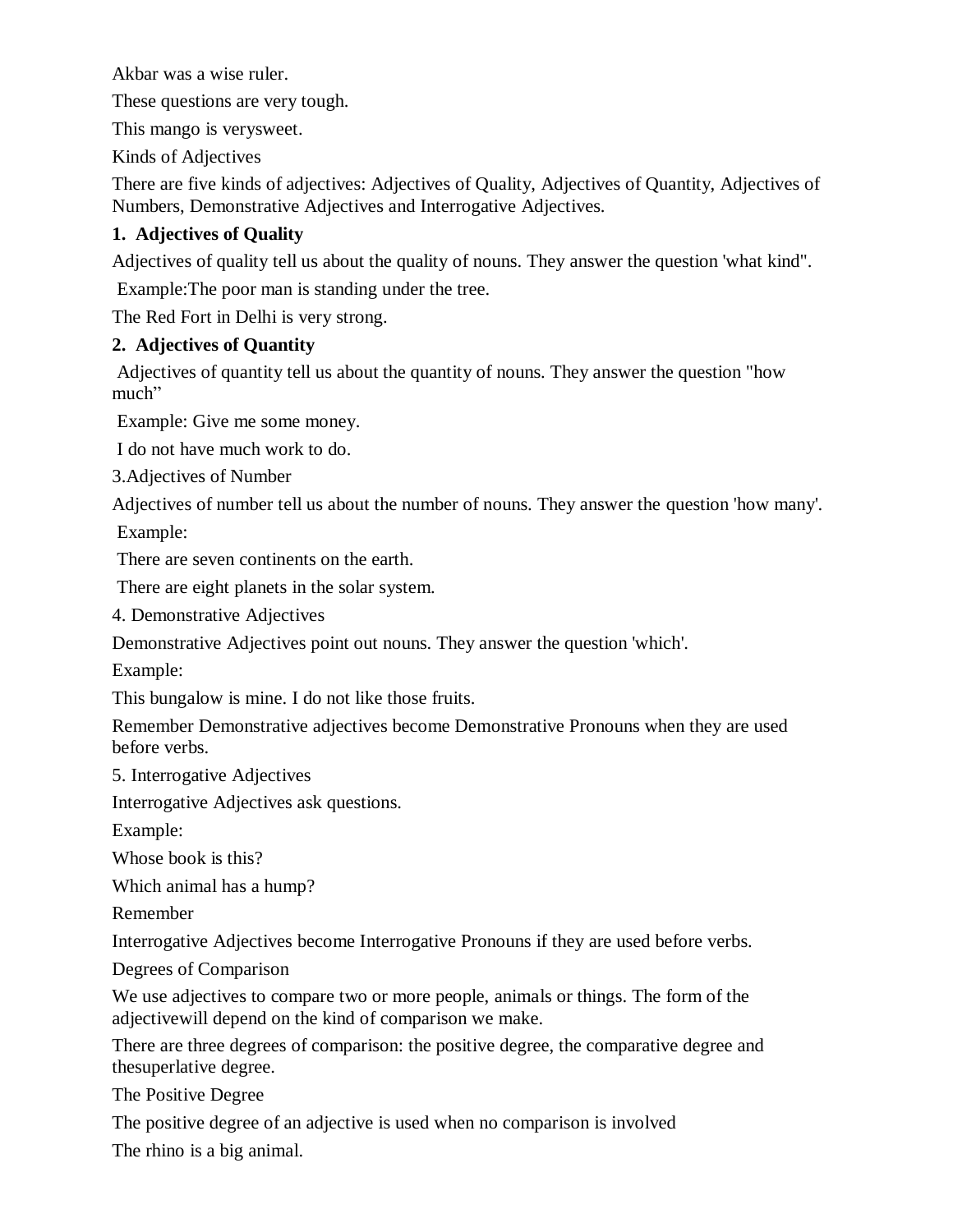## The Comparative Degree

The comparative degree of an adjective compares two people, animals or things. We add-r- or-er to most adjectives to form their comparative. In some cases, we add more before the adjective.

We also use than with comparative adjectives.

The elephant is bigger than the rhino.

# The Superlative Degree

The superlative degree is used when we compare mare than two people, animals or things. We add -st -or -est to the adjectives or use most before some adjectives to form superlative. We alsouse the article before them.

The whale is the biggest animal

Formation of Comparative and Superlative Degrees

Most adjectives form their Comparative and Superlative Degrees by adding 'er and 'est' to

| <b>Positive Degree</b> | <b>Comparative Degree</b> | <b>Superlative Degree</b> |
|------------------------|---------------------------|---------------------------|
| Cheap                  | cheaper                   | cheapest                  |
| Near                   | nearer                    | nearest                   |
| Small                  | smaller                   | smallest                  |
| Tall                   | taller                    | tallest                   |
| Young                  | younger                   | youngest                  |

If a Positive Degree ends in 'e', we add only 'r' and 'st' to form Comparative and Superlative Degrees respectively.

| Positive Degree | <b>Comparative Degree</b> | <b>Superlative Degree</b> |
|-----------------|---------------------------|---------------------------|
| Large           | larger                    | largest                   |
| <b>Noble</b>    | nobler                    | noblest                   |
| Able            | abler                     | ablest                    |
| White           | whiter                    | whitest                   |
| <b>Nice</b>     | nicer                     | nicest                    |

If a Positive Degree ends in 'y' and has a consonant before it, we change 'y' into i and then add 'er 'and 'est' to form Comparative and Superlative Degrees respectively.

| <b>Positive Degree</b> | <b>Comparative Degree</b> | <b>Superlative Degree</b> |
|------------------------|---------------------------|---------------------------|
| Dirty                  | dirtier                   | dirtiest                  |
| Ugly                   | uglier                    | ugliest                   |
| Easy                   | easier                    | easiest                   |
| Pretty                 | prettier                  | prettiest                 |
| Happy                  | happier                   | happiest                  |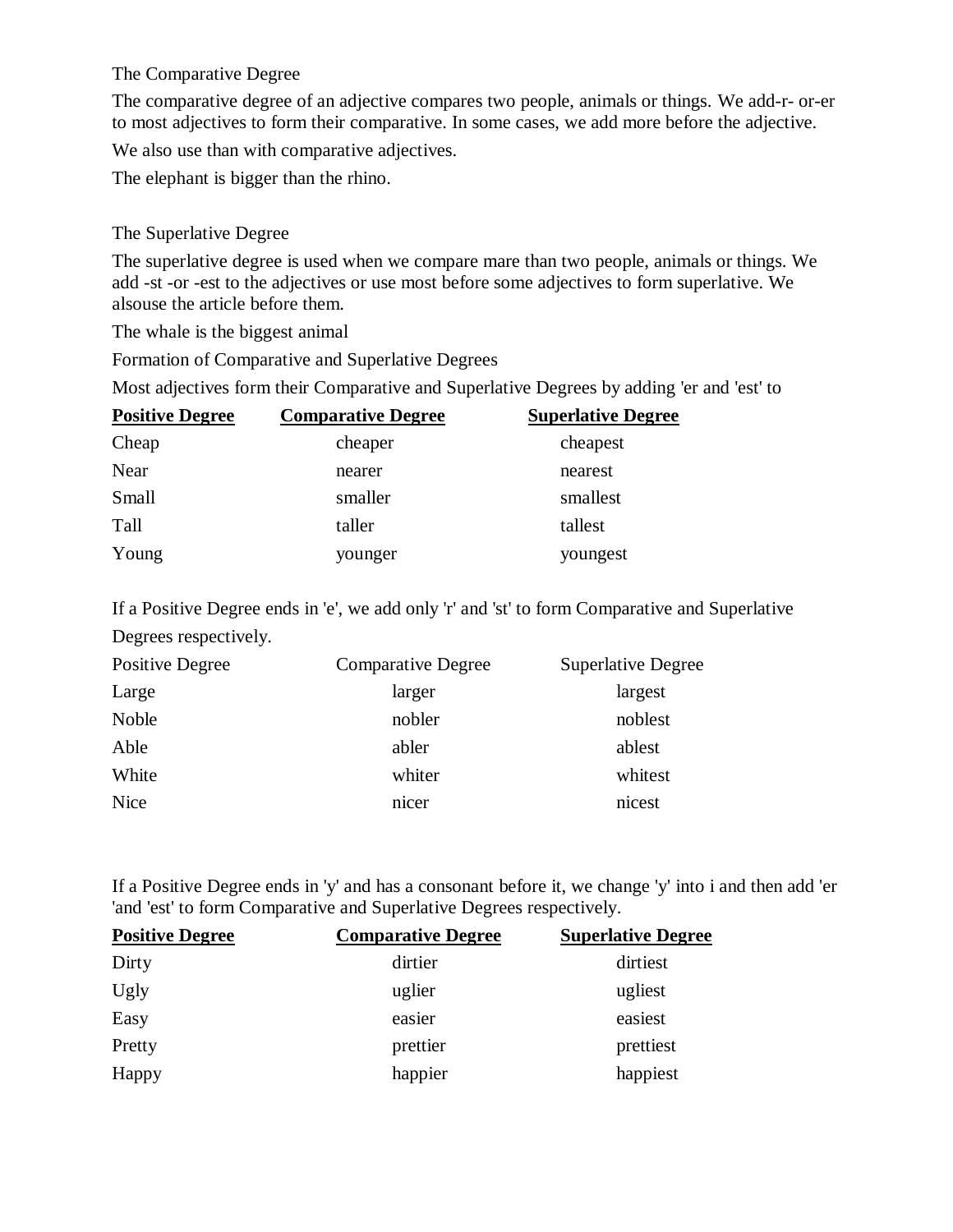Sometimes we double the last letter of the Positive Degree and then add 'er' and 'est' to form Comparative and Superlative Degrees.

| <b>Positive Degree</b> | <b>Comparative Degree</b> | <b>Superlative Degree</b> |
|------------------------|---------------------------|---------------------------|
| <b>Big</b>             | bigger                    | biggest                   |
| Fat                    | fatter                    | fattest                   |
| Thin                   | thinner                   | thinnest                  |
| Hot                    | hotter                    | hottest                   |
| Sad                    | sadder                    | saddest                   |

We add 'more' and "most beforesomeadjectives to form their Comparative and Superlative Degree

| <b>Positive Degree</b> | <b>Comparative Degree</b> | <b>Superlative Degree</b> |
|------------------------|---------------------------|---------------------------|
| Beautiful              | more beautiful            | most beautiful            |
| Comfortable            | more comfortable          | most comfortable          |
| Harmful                | more harmful              | most harmful              |
| Handsome               | more handsome             | most handsome             |
| Intelligent            | more intelligent          | most intelligent          |
| Difficult              | more difficult            | most difficult            |

Some adjectives form their Comparative and Superlative Degrees in an irregular way.

| <b>Positive Degree</b> | <b>Comparative Degree</b> | <b>Superlative Degree</b> |
|------------------------|---------------------------|---------------------------|
| Good                   | better                    | best                      |
| <b>Bad</b>             | worse                     | worst                     |
| Many                   | more                      | most                      |

# **E X E R C I S E**

# **A. Tick**  $(\sqrt{})$  the correct adjective and write it in the blank.

|                                     |  | Herdress was soon repaired. |             |  |
|-------------------------------------|--|-----------------------------|-------------|--|
| (a) the new                         |  | $(b)$ dirty                 | $(c)$ torn  |  |
|                                     |  |                             |             |  |
| (a)                                 |  | Blunt (b) sharp (c) clever  |             |  |
| She heard a sound during the night. |  |                             |             |  |
| (a) hard                            |  | $(b)$ rich                  | (c) strange |  |

# **B. Tick (√) the correct adjective.**

1.Our skin is very hard/sensitive to touch.

2. January is the first/last month of the year.

- 3. Vikas is an industrious/industrial boy.
- 4.Wool fibres are very smooth/rough.
- 5.Air pollution is a rural/ an urban problem.